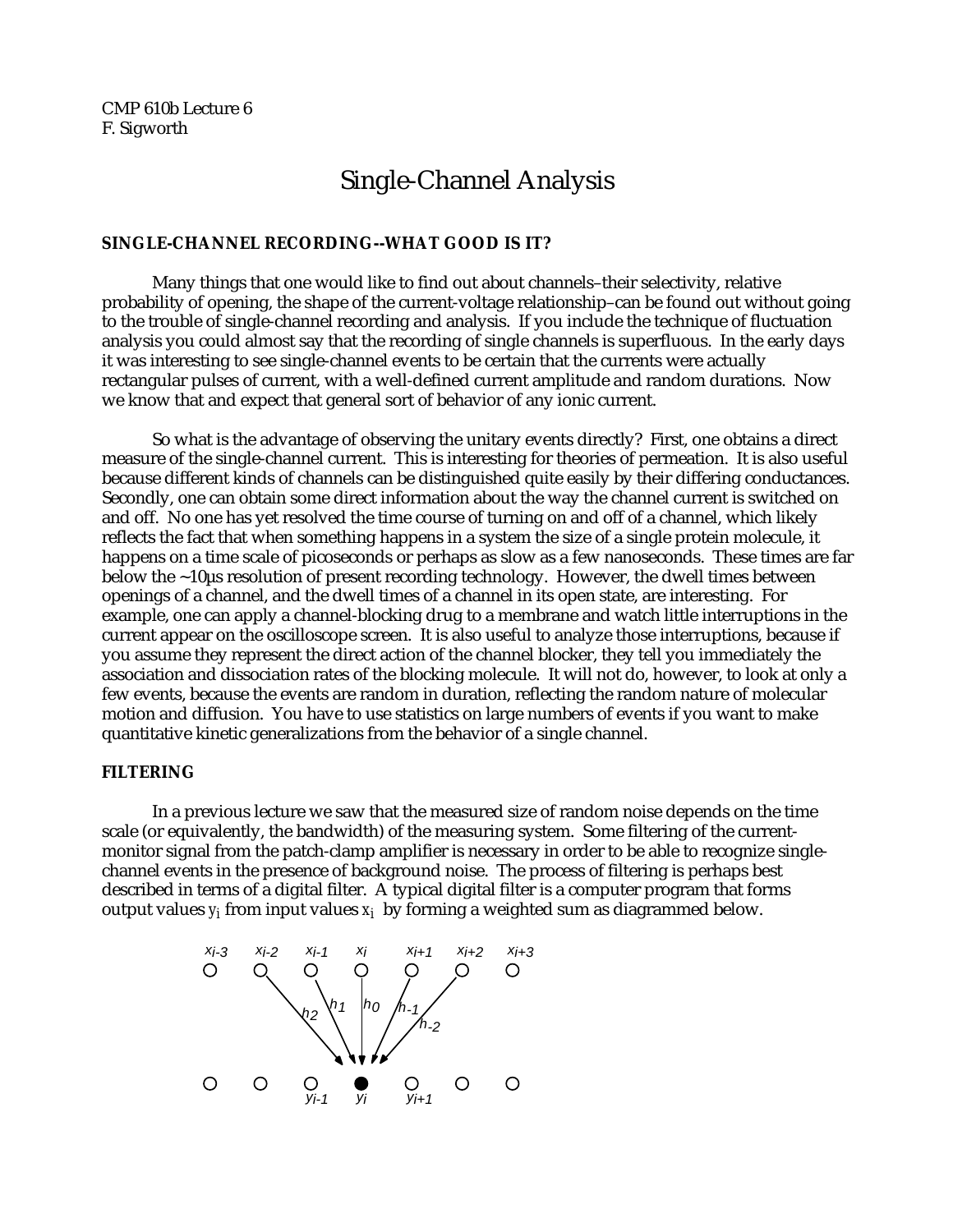We can write the operation in this way,

$$
y_i = \sum_{j=-n}^{n} h_j x_{i-j} \tag{1}
$$

where the  $h_j$  sum to unity. The set of coefficients  $h_i$  uniquely determine the response characteristic of such a filter. If *h0* and its neighboring coefficients are relatively large, while the more distant coefficients vanish, the filtering will be relatively light, because in effect relatively few input points are averaged to produce each output point. If the *hj* are zero for all negative values of *j*, the filter is said to be causal, because it does not make use of future *x* values to compute the present *y* value; any filter that operates in real time must be causal, but of course a digital filter operating on stored data need not be causal.

#### **Gaussian Filter**

A useful type of filter for single-channel analysis is the Gaussian filter. It can be realized by a digital filter, and it is also very similar to the Bessel analog filters that are used in practical recording. Because of the close similarity, analytical results that we will obtain here will also be applicable to Bessel filters. The coefficients of the Gaussian filter are values of a Gaussian function of time; if we consider continuous time rather than discrete time points, we can write the function *h(t)* corresponding to the coefficients as

$$
h(t) = \frac{1}{\sqrt{2}} \exp \frac{-t^2}{2 \frac{2}{s}} \tag{2}
$$

where is the "standard deviation" of this Gaussian function in time. The frequency response of this filter can be calculated by applying a sinusoidal input function of frequency *f* and asking, what is the amplitude *B(f)* of the sinusoidal output. Here we use the continuous-time analog of eqn. (1):

$$
B(f)\cos(2 ft) = \cos[2 f(t-1)h(1)dt]
$$

−∞

Evaluation of the integral yields

$$
B(f)=e^{-kf^2}
$$

with

$$
k=2^{-2}\frac{2}{s}
$$

.

The Gaussian function has the remarkable property that its Fourier transform is also a Gaussian function. This is reflected here that the filter's frequency response is a Gaussian function of frequency. For comparison with more conventional filters, one is typically interesed in the "corner" or "cutoff" frequency of the filter, traditionally defined as the frequency *fc* where

$$
\big|B(f_c)\big|^2=1/2.
$$

In this case, the width parameter  $g$  is then found to be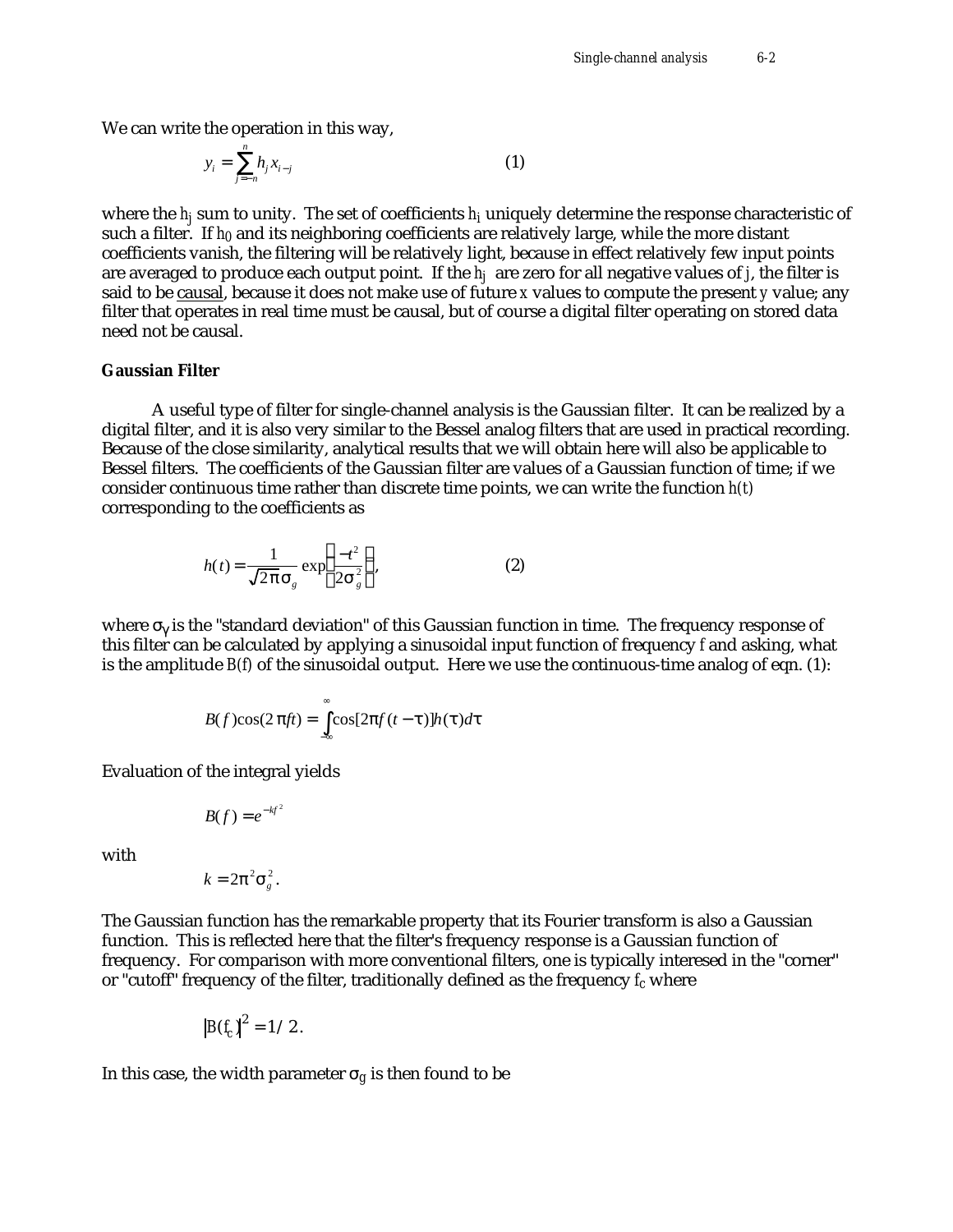$$
g = \frac{\sqrt{\ln 2}}{2 f_c}.
$$
 (3)

Using this value for *g* along with eqn. (2) we can derive various properties of the filter. For example, its response to a unit step is given by the function

$$
H(t) = \frac{1}{2} 1 + \text{erf} \frac{t}{\sqrt{2}} \tag{4}
$$
  
=  $\frac{1}{2} [1 + \text{erf} (5.336 f_c t)]$ 

A particularly useful description of a filter is its risetime. This is traditionally measured as the time it takes the step response of the filter to go from 10% to 90% of the full amplitude of the input step. An alternative definition of the risetime  $T_r$  is the inverse of the maximum slope of the step response,

$$
T_r^{-1} = \max \frac{dH(t)}{dt}
$$

and represents the time for the step transition in the case that the slope remained at its maximum value during the entire transition. For a Gaussian filter, these two definitions of the risetime give nearly identical values of

$$
T_{\rm r} = 0.33 / f_{\rm c}.
$$

Thus the risetime is about  $1/3$  of the period of a cycle at the frequency  $f_c$ . Given the risetime it is easy to calculate things like the duration of the shortest event that will cross a threshold, etc.

Of special interest for single-channel analysis is the property that the frequency response of two Gaussian filters in cascade is itself Gaussian, with the effective corner frequency *f*c given by

$$
\frac{1}{f_c^2} = \frac{1}{f_1^2} + \frac{1}{f_2^2}
$$
 (5)

where  $f_1$  and  $f_2$  are the corner frequencies of the two filters. This property allows repeated filtering to be done on the signal with a predictable result.

#### **THRESHOLD ANALYSIS OF CHANNEL EVENTS**

To characterize single-channel open and closed times, the simplest technique is simply to set a threshold value halfway between the closed and open channel amplitudes, and count all times spent above the threshold as open times, and all those below the threshold as closed times. We know, from consideration of the filter risetime, that the shortest events that will cross the threshold will be about  $T_r/2$  in duration. Thus it is best to use the shortest risetime (highest corner frequency) possible for good time resolution. We also know, however, that there is a finite probability of background noise signals becoming large enough to cross the threshold. It turns out that the average frequency of these false events depends on the standard deviation  $\quad$  <sub>n</sub> of the background noise according to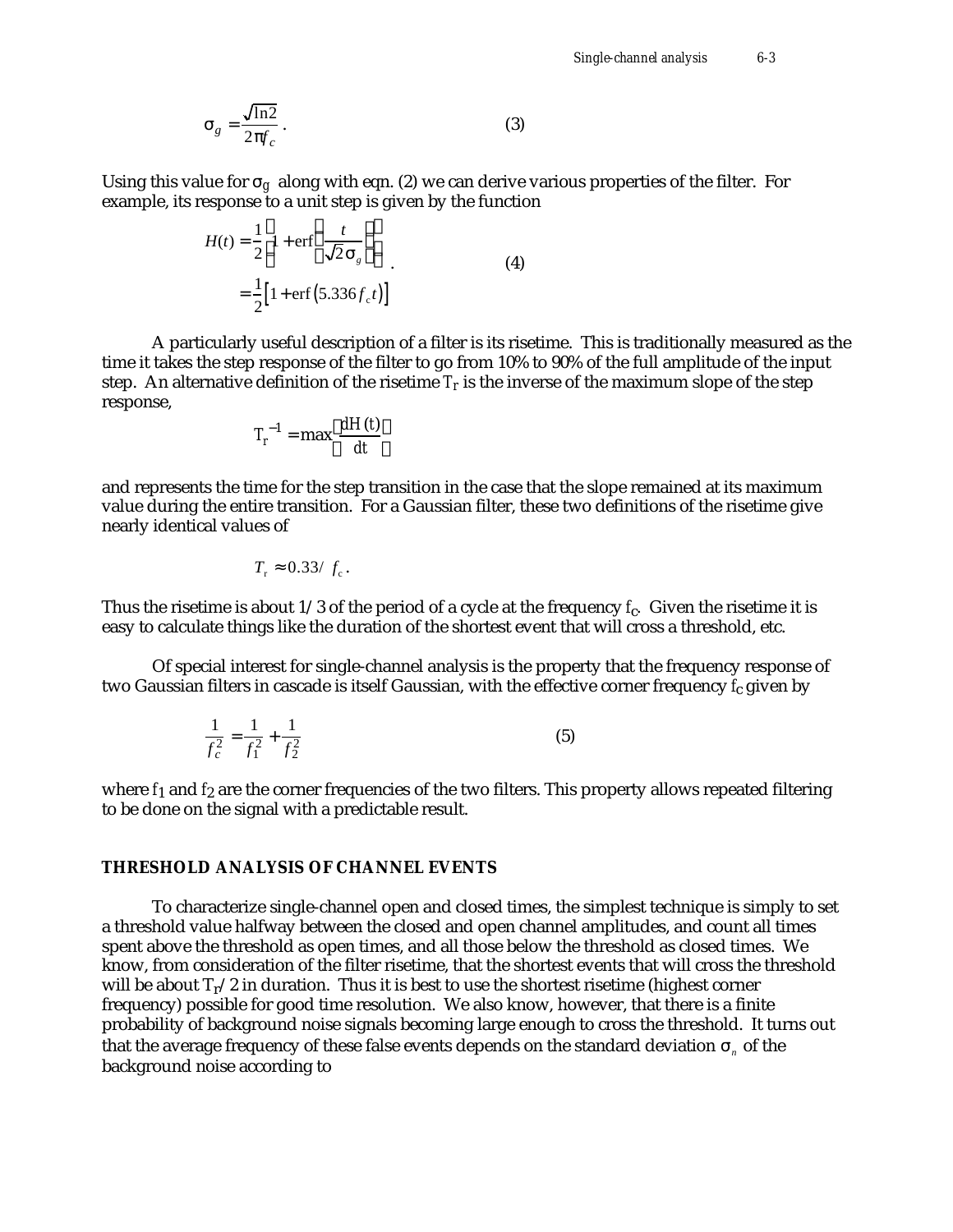$$
f = kf_c \exp \left(-\frac{2}{2\pi}\right)
$$
 (6)

where the factor *k*<sub>s</sub> depends on the filter response characteristic and the form of the spectrum of the background noise, but for our purposes can be taken to be equal to 1. If *fc* = 1kHz and *<sup>n</sup>* is 1/5 of the threshold value,  $\frac{1}{f}$  is only about 0.003 s<sup>-1</sup>; however, if  $\frac{1}{n}$  is slightly larger, 1/4 of the threshold value, the false event rate is much greater, about  $0.3 s<sup>-1</sup>$ .

### **THE MEANING OF RATE CONSTANTS**

,

We turn now to the mechanistic interpretation of channel open and closed dwell times. In this I will follow the traditional Markov-process framework of thinking about channel kinetics. There are popular theories involving 'chaotic' or 'fractal' behavoir in channels, but the relationship between these theories and the detailed behavoir of proteins is, if not more difficult to understand, at least much less concrete than the Markov view.

When we make a kinetic scheme, where a closed and open state are connected by rates and



what we are really imagining is this: a molecular entity (like a channel) has two fairly well defined and stable conformations, and once it is in one of these 'states', it stays there for a *very* long time. Considering that the main modes of molecular vibrations have frequencies of about 1013 Hz, the fact that a channel molecule might stay in an open state for a whole millisecond is quite remarkable. It says that the open state is very stable, and the chance that a particular vibration or collision can push it out of that state is only about  $10^{-10}$ . It is clearly going to be unpredictable exactly when the particular constellation of unlikely events will come together to force the transition out of that state. Instead about the best we can do is to define a number

$$
= \lim \frac{\text{Prob}\{O \quad C \text{ during } (t, t+ t) \mid O \text{ at } t\}}{t}
$$
 (8)

where we take the limit as *t* becomes very small (but still larger, say, than 10–13 seconds, if we wish to keep physical reality in view). This is the definition of a rate constant: it is the probability per unit time of a transition occurring.

Now we can write down an equation for the probability *F'* of a channel being found in the open state from time zero up to *t*. It is

$$
\frac{dF'(t)}{dt} = -\frac{Prob{O at t and O \ C during (t, t+dt)}}{dt}
$$

The right-hand side is closely related to eqn. (8): all that is lacking is the condition that the channel is in state O at time *t*. We can take care of that by multiplying by the open probability *F'* and obtain

$$
\frac{\mathbf{d}F'}{\mathbf{d}t} = - \quad F'.
$$
\n(9)

Supposing that we start out knowing that the channel was in O at time zero, we can write that the probability that the channel stayed open continuously from 0 to *t* is given by